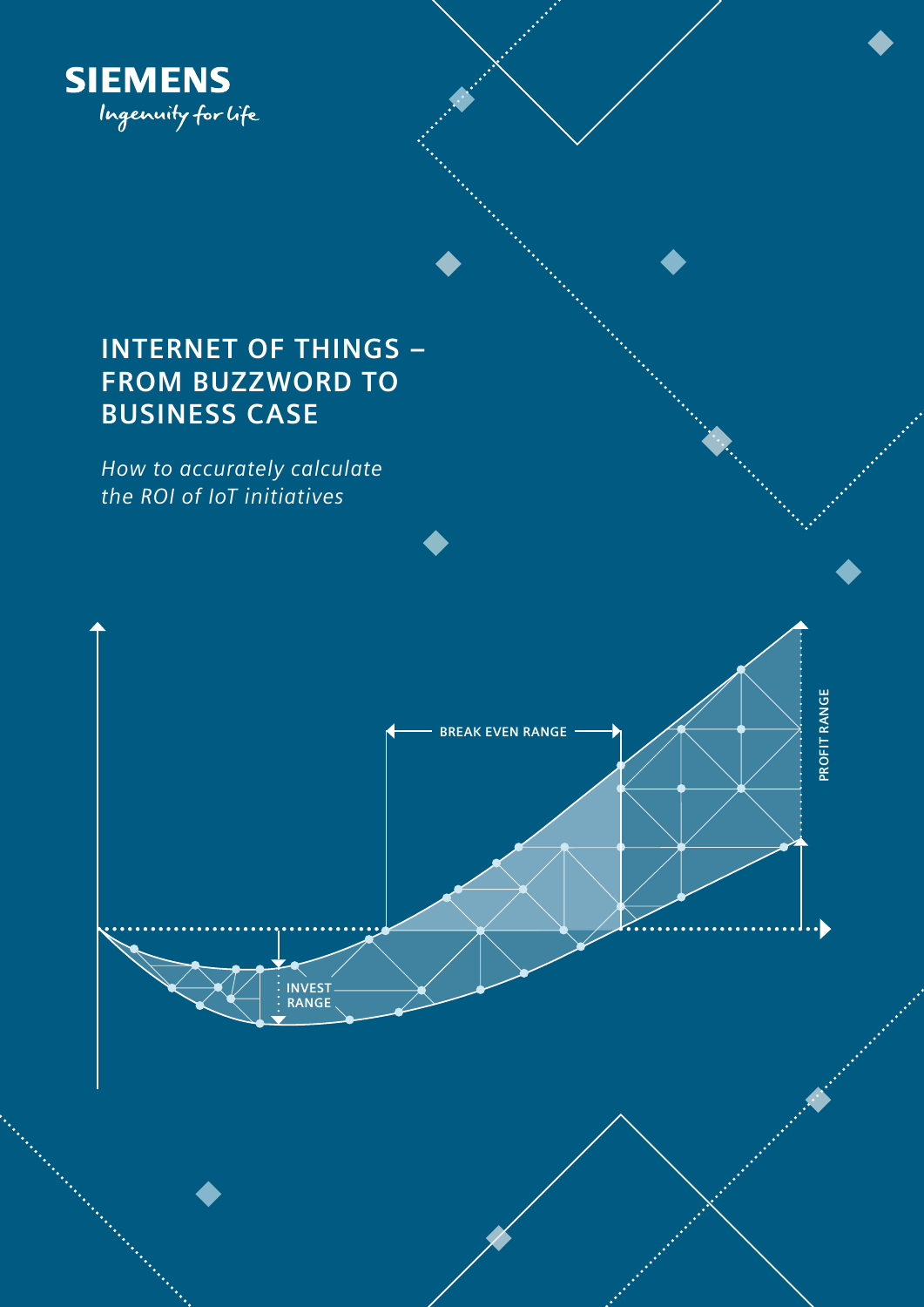The Internet of Things (IoT) is radically changing the way we live and work.

IoT as an enabler for digital transformation can create value for private and public organizations alike when optimizing processes or generating new business models out of data.

However, CEOs and CFOs alike struggle with assessing the financial impacts of IoT investments, preventing them from igniting the transformation.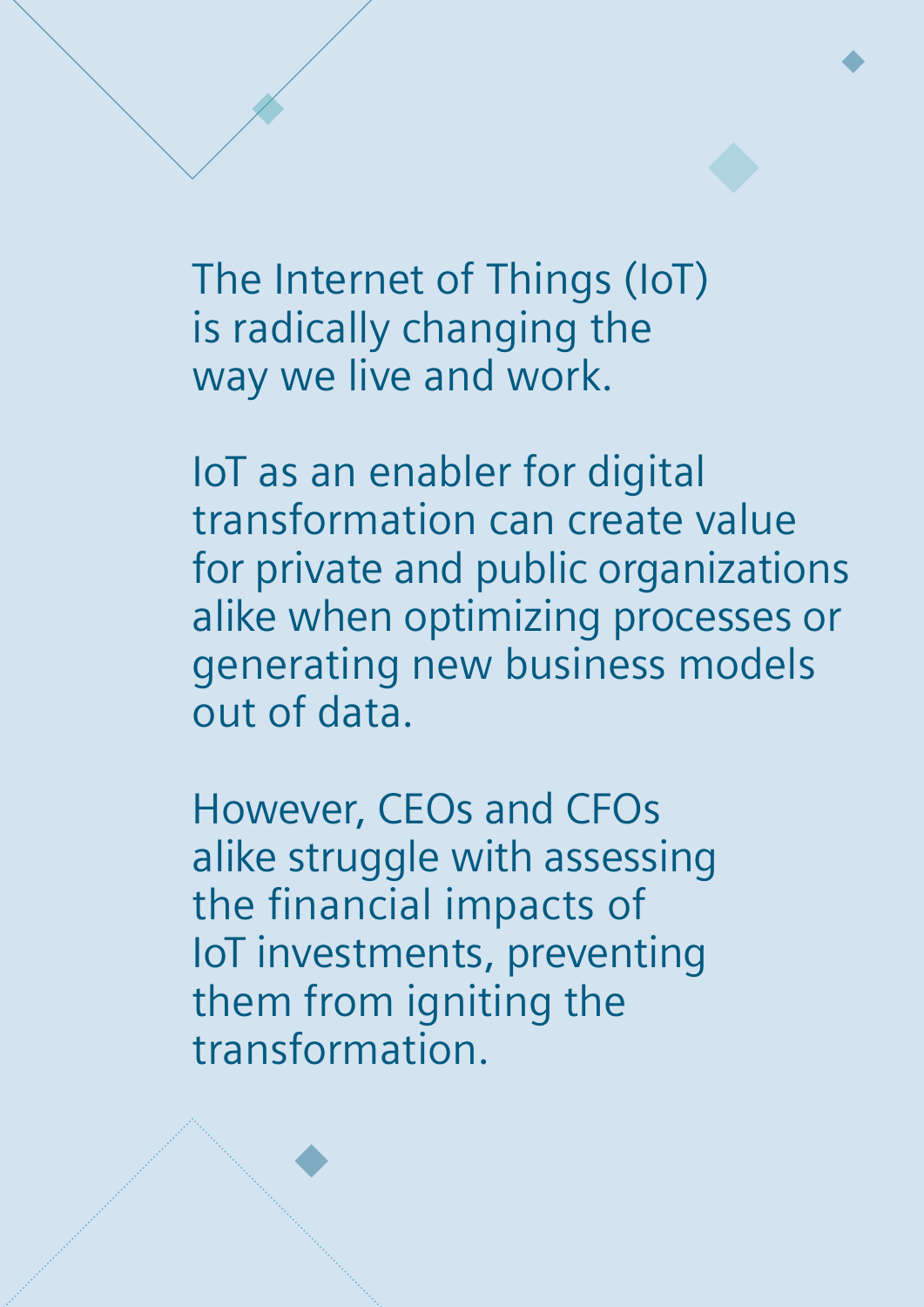Everybody is talking about the Internet of Things – a buzzword supposed to magically solve all challenges inherent in digital transformation. With such projections, company leaders feel the urge to invest in IoT but are often held back by a lack of accurate and credible calculations for the expected return on potential initiatives.

According to our HBR pulse survey, 80% to 90% of respondents can't accurately measure ROIs for their initiatives.<sup>1</sup> Not to lose traction against their competitors, some companies even start initiatives or projects without a proper business case at hand. Unsurprisingly, failure rates of digital transformation initiatives lie in the range of 60% to 85%. The good news is that most of the elite group that do measure returns are seeing relatively quick paybacks.

This paper focuses on the principles of how to accurately calculate the ROI for IoT initiatives.

## Modelling impact chains provide transparency from A to Z.

Impact chains give insight into the complete cause-andeffect relationships from the actions on an operational level to the impact on the business level. It is, therefore, always an interdisciplinary exercise.

### Including uncertainty in the ROI calculation increases the credibility of the results.

Realistic ROI calculations never yield a single result, but always produce a range of possible outcomes. If the calculation explicitly handles uncertainty ranges in the impact model, the credibility of the results will significantly increase.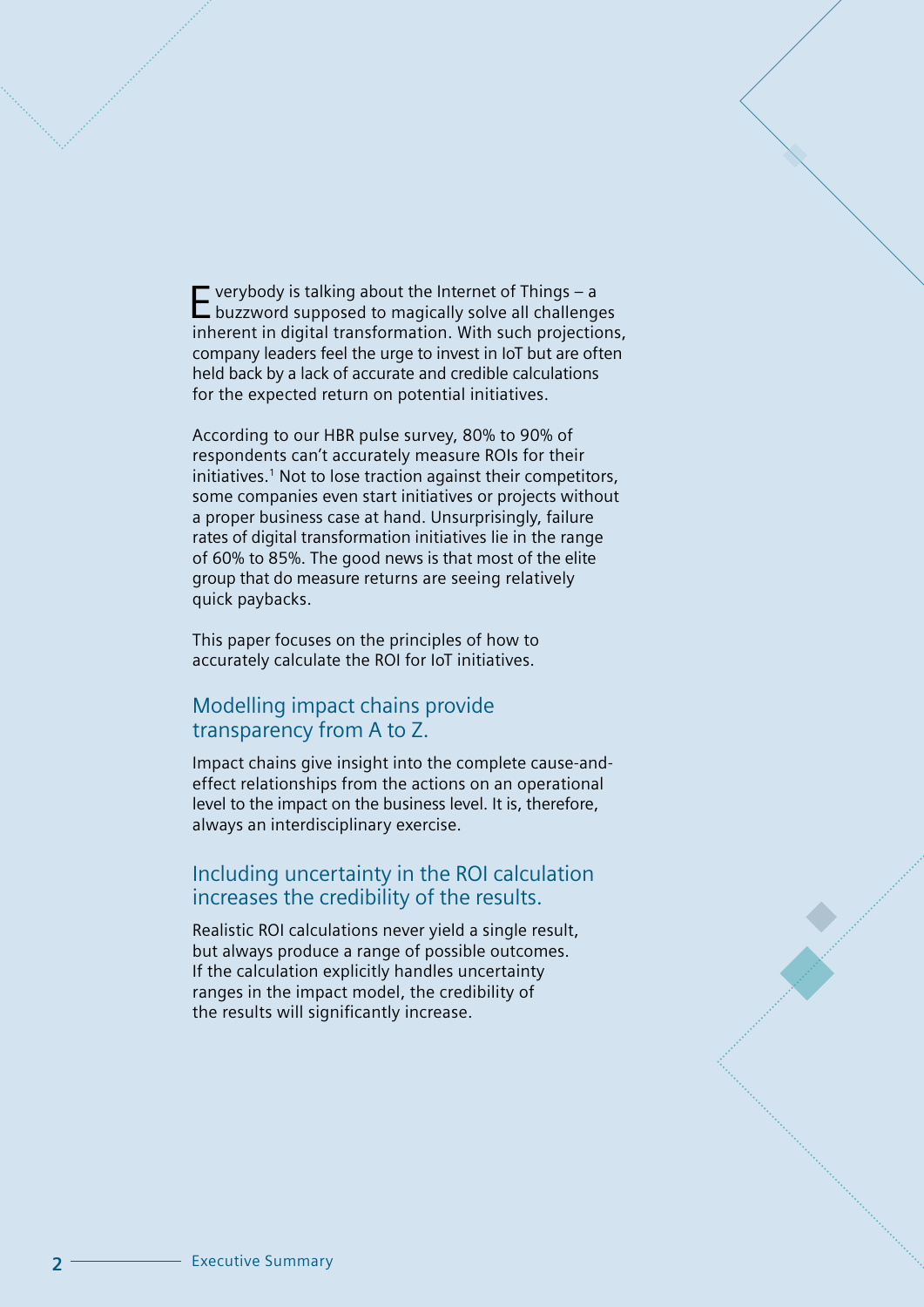| <b>Executive Summary</b>                                                                 | 1              |
|------------------------------------------------------------------------------------------|----------------|
| Only invest in IoT if you<br>have a clear business goal                                  | 4              |
| ROI is defined by cumulative cash flow                                                   | 5              |
| Collect the bits and pieces from A to Z<br>to determine the invest for an IoT initiative | 6              |
| Model the business impact to quantify<br>the return on an IoT initiative                 | 8              |
| Two scenarios: problem resolution<br>versus business opportunity                         | 11             |
| Use cases: predictive maintenance of<br>manufacturing equipment                          | 1 <sub>3</sub> |
| <b>Handling uncertainty in ROI calculations</b>                                          | 15             |
| <b>Key recommendations</b><br>References                                                 | 17             |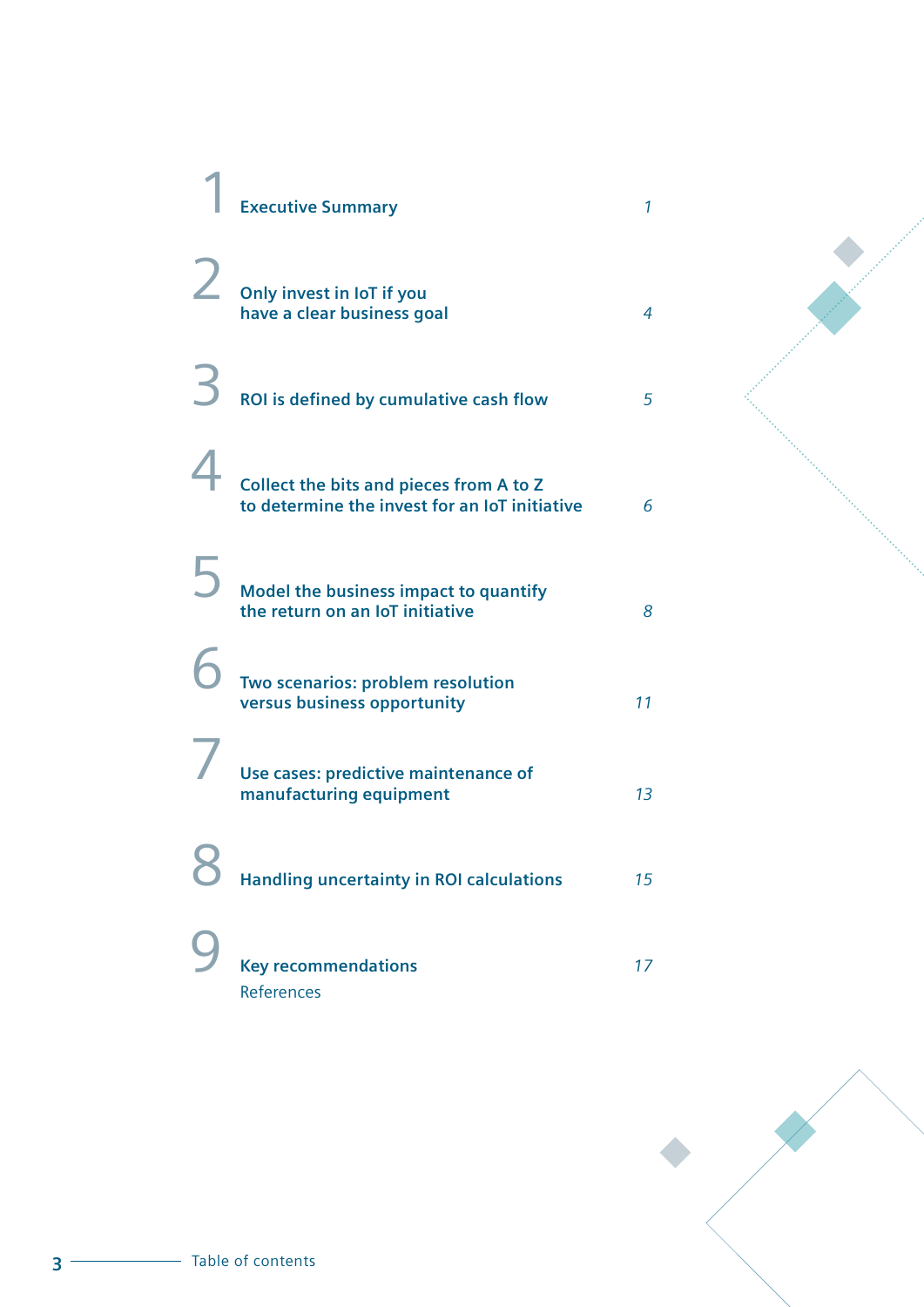## **ONLY INVEST IN IOT IF YOU HAVE A CLEAR BUSINESS GOAL**

*The IoT is changing the business landscape across industries. IoT can deliver benefits in many areas, from optimized business processes with increased output, lower costs, and higher quality, to new business opportunities based on data-driven business models.* 

Finding the right access and starting the digital transformation journey, however, seems to be difficult as C-level executives report in our HBR study. Beginning your own digital journey requires defining a meaningful use case and creating a solid value proposition. What is it that you want to achieve?

One of the biggest obstacles to getting started – next to identifying the right use case – seems to be accurately quantifying the return on an IoT investment. This is somewhat surprising, as the need to demonstrate business value is not unique to IoT.

#### WHY IS THAT?

Conversations about IoT often focus on the "things" themselves – sensors, devices and machines. In the early days, the industry was obsessed with the magnitude of the network and forecasting how many devices might be connected. This, of course, is of little or no relevance to most industrial companies. It simply does not deliver any incremental value. As the fascination with an astronomical number of connected devices is subsiding (due to the cost they incur), the conversation is now moving towards how IoT technologies can deliver value to the business through optimized operations and new business opportunities.

So, companies must be careful to avoid falling in love with the coolness factor of the technology. The technology must serve the business, not the other way around.<sup>2</sup>

Today, many companies are still in the exploration phase. Their focus is on trying to better understand the new technology and its possible applications. Since there are so many different opportunities and the business impact of different paths remains opaque, picking the best strategy for the IoT journey remains a challenge. Before making decisions on expensive IoT implementations and choosing the direction of your journey, define your business goal as precisely as possible. Only then will you be able to accurately measure whether it will pay off in the future.

One example of adding real value for a business is setting up predictive models that combine data from connected devices with other operations and business data to optimize maintenance scheduling for manufacturing equipment. This increases overall availability and avoids costly unplanned downtimes.

In this case, the business goal is to increase the overall equipment effectiveness and value is derived from greater output from the same setup.

journey is unique. The right access to IoT technology as the enabler of this journey depends on the actual business situation of a company and what it envisions for the future.

Each digital

For practical guide on where to start, take a look at our whitepaper: "IoT – Turning the Internet of Things into reality."3

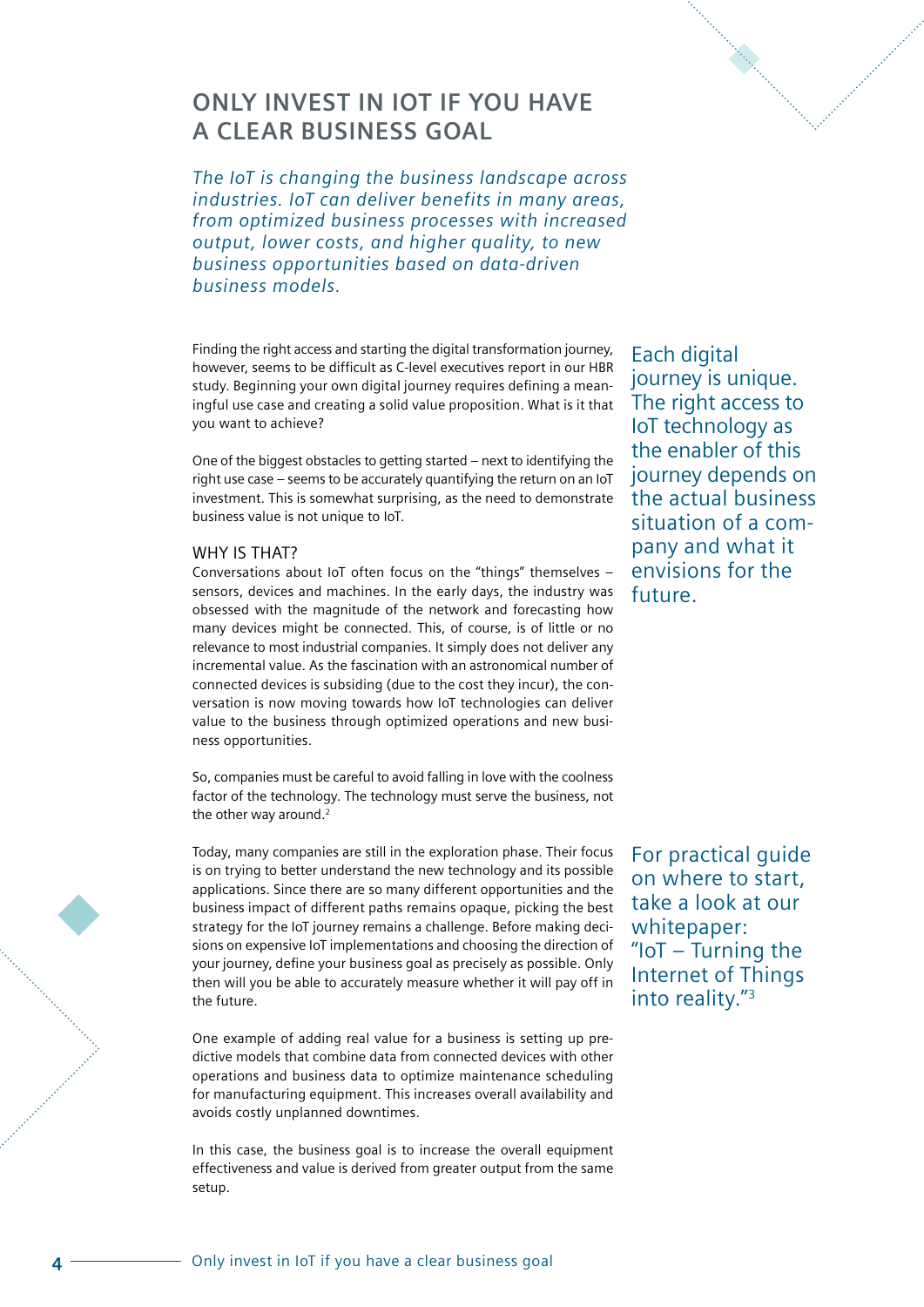# **ROI IS DEFINED BY CUMULATIVE CASH FLOW**

### *As businesses are ready to invest in IoT technology, they are looking for proof of its payback.*

At recent IoT conferences, the question of how to measure the ROI for IoT projects has regularly drawn tremendous interest among participants. Let's start with a clear definition of the term ROI.

ROI is the ratio between the profit after a period of time and the cost of the investment. The profit is the return, after subtracting the cost of the investment. The profit is therefore the difference between cash inflow and outflow. The break-even point (BEP) has been reached when the cumulated cash flow equals the initial investment. Often the cash flows are discounted to their present values to make them comparable over time. The present value of a series of future cash flows is referred to as the net present value.

The purpose of the ROI metric is to measure the rate of return on money invested in order to decide whether to undertake an investment. It is also used as an indicator to compare different investments. The investment with the highest ROI is often prioritized, even though the spread of ROI over the time period of an investment should also be considered.

Return on invest measures the gain or loss generated by an investment relative to the amount of money invested.

ROI is the ratio between profit and the cost of the investment.

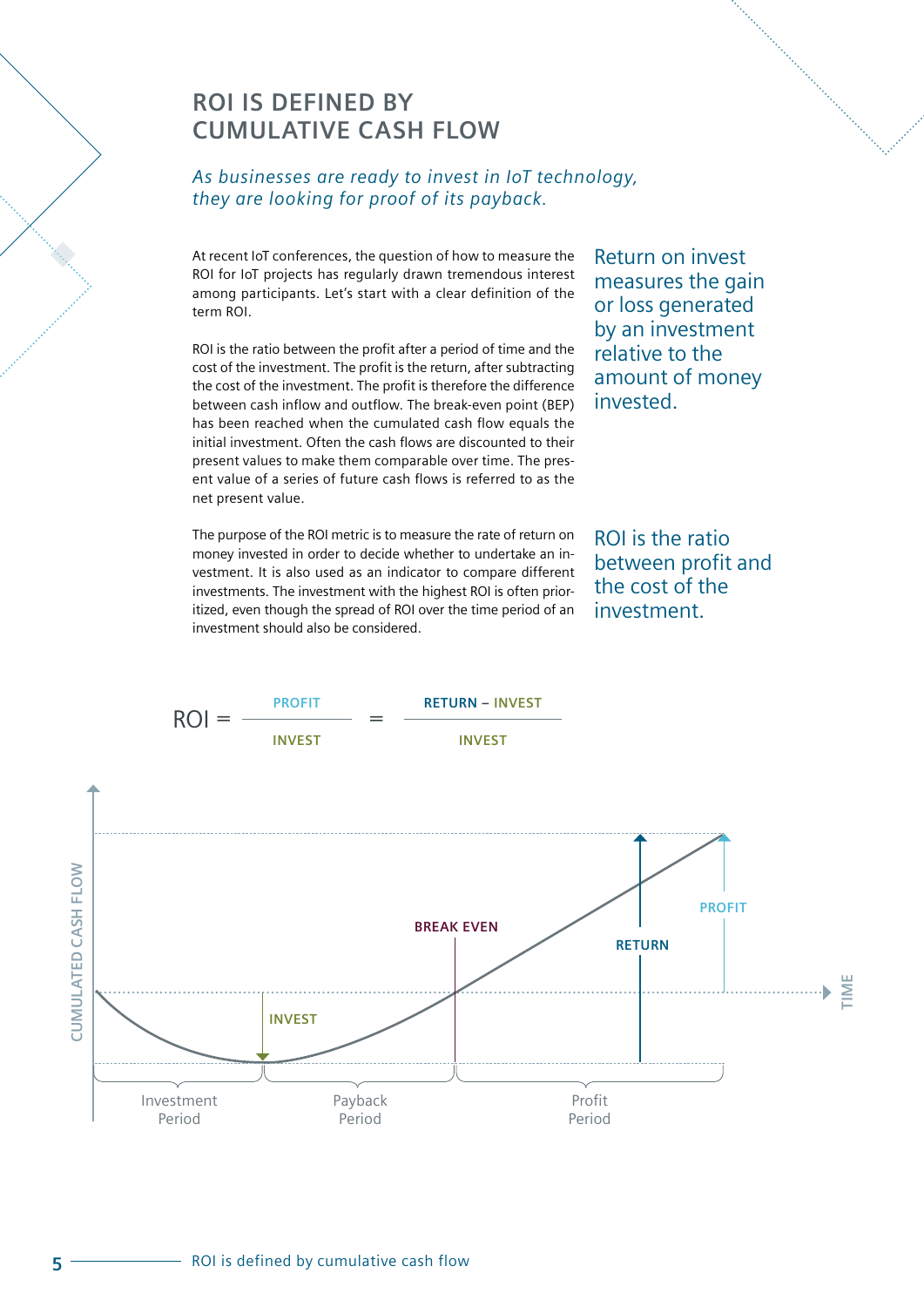## **COLLECT THE BITS AND PIECES FROM A TO Z TO DETERMINE THE INVEST FOR AN IOT INITIATIVE**

*As basis for estimating the cost, every project should be structured into manageable work packages. For an IoT initiative, all technical and non-technical ingredients must be identified accordingly.* 

An IoT initiative will always consist of the implementation of the IoT solution along the IoT stack. But it cannot be limited to this, as the IoT solution will have tangible effects on business strategy, business processes, and the people and culture of the organization.

Therefore, the budget for an IoT initiative must cover not only the direct investment for the complete technology stack including infrastructure for data processing and storage, license or subscription fees as well as resources for cybersecurity. It also has to cover the transition costs including efforts for processes and tools, skill development, and Change Management to facilitate a successful digital transformation.

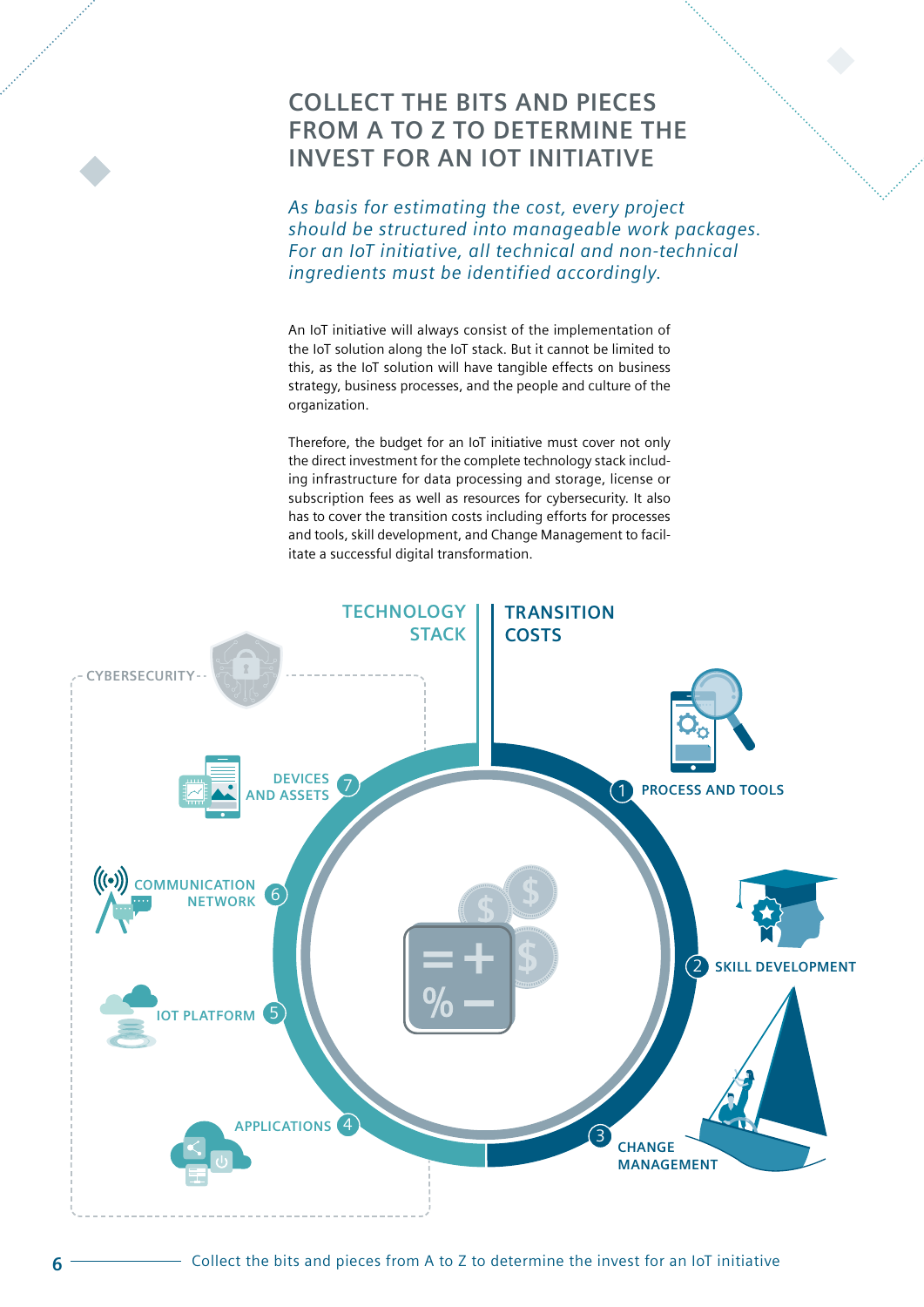## TRANSITION COSTS

Digital transformation requires far more than just implementing a new technology. It is the change and adaption of the organization to the new technology that makes it a challenge. Above all, it is about people. Many business leaders underestimate the considerable efforts required to turn a digital transformation into a success story. Convincing people to change from what seems perfectly fine today to something that is yet unknown is often more difficult than implementing the new technology itself. The transition costs of an IoT initiative cover everything not included in the direct investment for the technology stack.

#### PROCESSES AND TOOLS

New technologies require new ways of working, which means processes must be adapted and new tools might be introduced. Efforts for optimization of processes as well as installation and customization of tools must be considered in the investment budget for the IoT initiative.

#### SKILL DEVELOPMENT

The jobs of today will change in the future. The digital transformation might even require completely new skill sets. Efforts for training existing staff members, recruiting new people with different competencies, as well as the integration effort must be covered in the investment budget.

#### CHANGE MANAGEMENT

The high failure rate of IoT initiatives largely stems from the unique challenges associated with digital transformations, including shifting to a more entrepreneurial culture, working in cross-functional teams, meeting accelerated timelines, and accepting evolving target states. Change Management should be integrated in any IoT initiative from the beginning. If you lead people properly in the first place, you will not have to manage problems later on.

For a deeper understanding of how Change Management facilitates the digital transformation, take a look at our whitepaper: "Successful digital transformation – How Change Management helps you to hold the course  $\frac{m_4}{4}$ 

## TECHNOLOGY STACK

The main components of the technology stack include devices and assets, communication networks, IoT platforms, and applications. The investment scales with the number of devices and the size of the data to be processed and stored.

#### APPLICATIONS

**4**

**5**

**6**

**7**

Advanced data analytics and machine intelligence offer added value to IoT implementations. Applications present the resulting information to users in an easy-to-understand way.

#### IOT PLATFORM

Data processing and storage can be premisebased, cloud-based, or a hybrid of both. For each use case, the operational requirements define which model is best suited.

#### COMMUNICATION NETWORKS

A wide range of options is available for data transmission, from ubiquitous internet and cellular technologies to analog telephony and even radio.

#### DEVICES AND ASSETS

The assets of interest are equipped with sensors and actuators, edge devices that enable processing power, as well as gateways that allow data flow from one network to another.

a karangan karangan di karangan karangan di karangan di karangan di karangan di karangan di karangan di karan<br>Karangan di karangan di karangan di karangan di karangan di karangan di karangan di karangan di karangan di ka

The technology stack might be the exciting part, but do not forget to provide budget for transition costs if you want to succeed.

**3**

**2**

**1**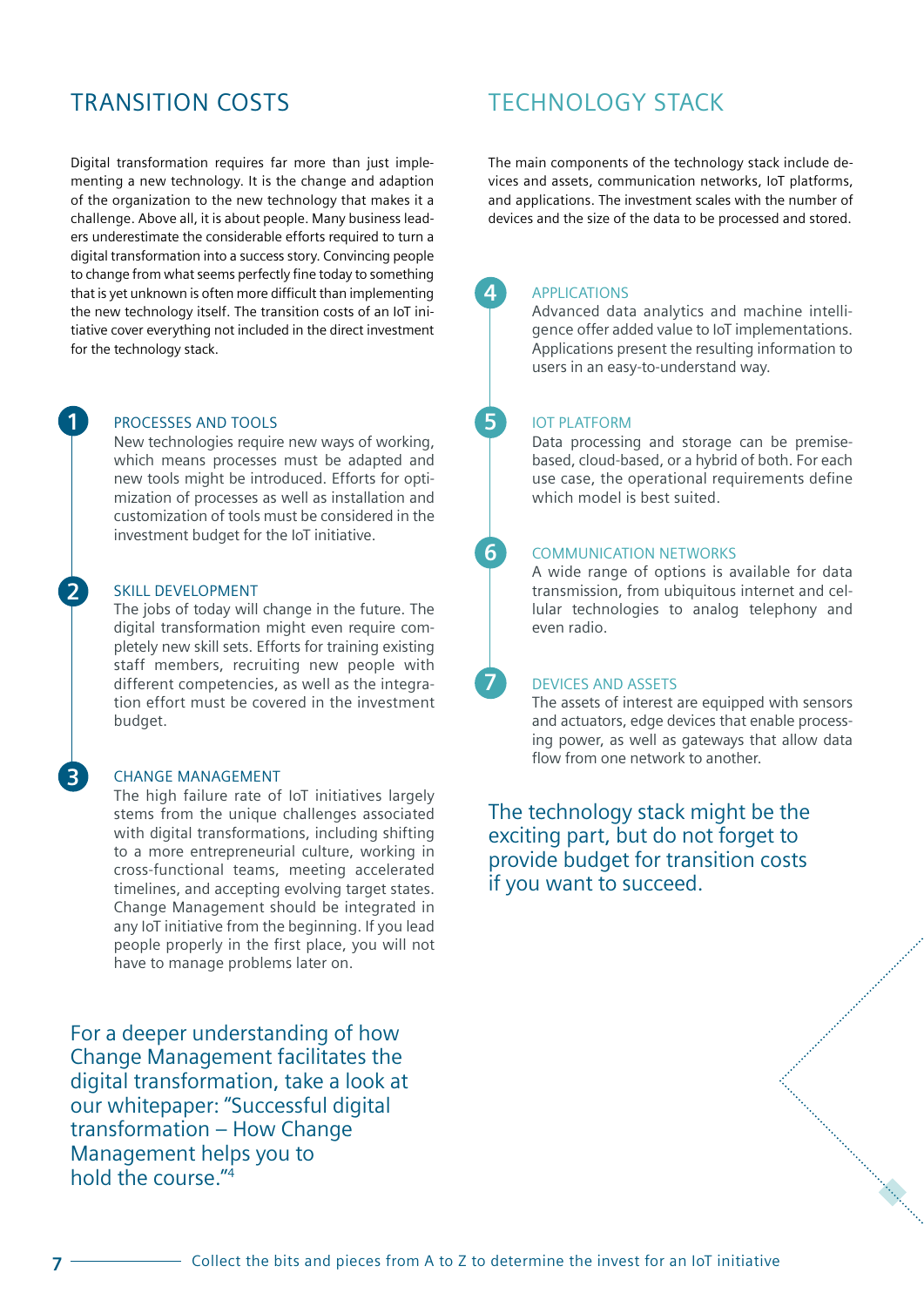## **MODEL THE BUSINESS IMPACT TO QUANTIFY THE RETURN ON AN IOT INITIATIVE**

*The return on an IoT initiative comes from harnessing the IoT technology to create business value and is therefore defined by the impact of the solution on business operations.*

Measuring this impact requires suitable indicators to capture the relevant aspects of the processes affected by the initiative. The impact of the changes of these indicators on financial KPIs are then considered in the business case.

Any impact, whether it is about solving a specific business challenge or about improving the performance of business operations in general, can be measured by suitable indicators.

In practice, quantifying the expected impact of an initiative is often a challenge since there is usually no direct causal link between the actions of the initiative and the KPIs describing the business situation. That means we must resort to modelling the complete cause-and-effect relationships from the actions on the operational level to the (financial) impact on the business level. Depending on the situation, these interlinked impact chains may stretch across many levels. Modelling is, therefore, always an interdisciplinary exercise and involves both business managers and operations experts. Joint workshops may help managers and domain experts to better understand both sides of the equation.

Apart from quantifying the (financial) impact of an initiative, the modelling exercise helps managers to better understand the challenges on an operational level and supports operations experts in getting to know the critical business issues.

In principle, the impact model covers all effects, whether they have a positive impact or not. Experts involved in impact modelling tend to focus on the improved operational metrics which lead to financial savings. But concrete improvements always have costs attached to them. One-time costs as well as recurring annual costs for maintaining the implemented changes must be considered in the cash flows used in the ROI calculation. That means annual benefits or savings are reduced by the annual costs in the profit calculation.

Examples for annual costs include licenses for tools, service fees, maintenance of hardware and software, and additional efforts for new process activities.

#### **MODELLING IMPACT CHAINS**

- By modelling detailed cause-and-effect relationships, we obtain a definition of the business value of an initiative as a function of the changes of the indicators on an operational level. By modelling detailed cause-and-effect chains, we gain greater transparency on where and why financial KPIs are improving or declining.
- $\triangle$  The indicators are independent variables (the Xs) that are controlled by the actions of the initiative (like downtime due to equipment failures), while the financial KPIs on the business level are dependent variables (the Ys) that are indirectly affected by the changes of the indicators (like gains due to higher manufacturing output). The business case is based on estimated changes of the indicators.
- The same impact model can, of course, be applied to calculate the true business impact by measuring the actual changes of the indicators after implementation. This allows to verify the original business case in retrospect.

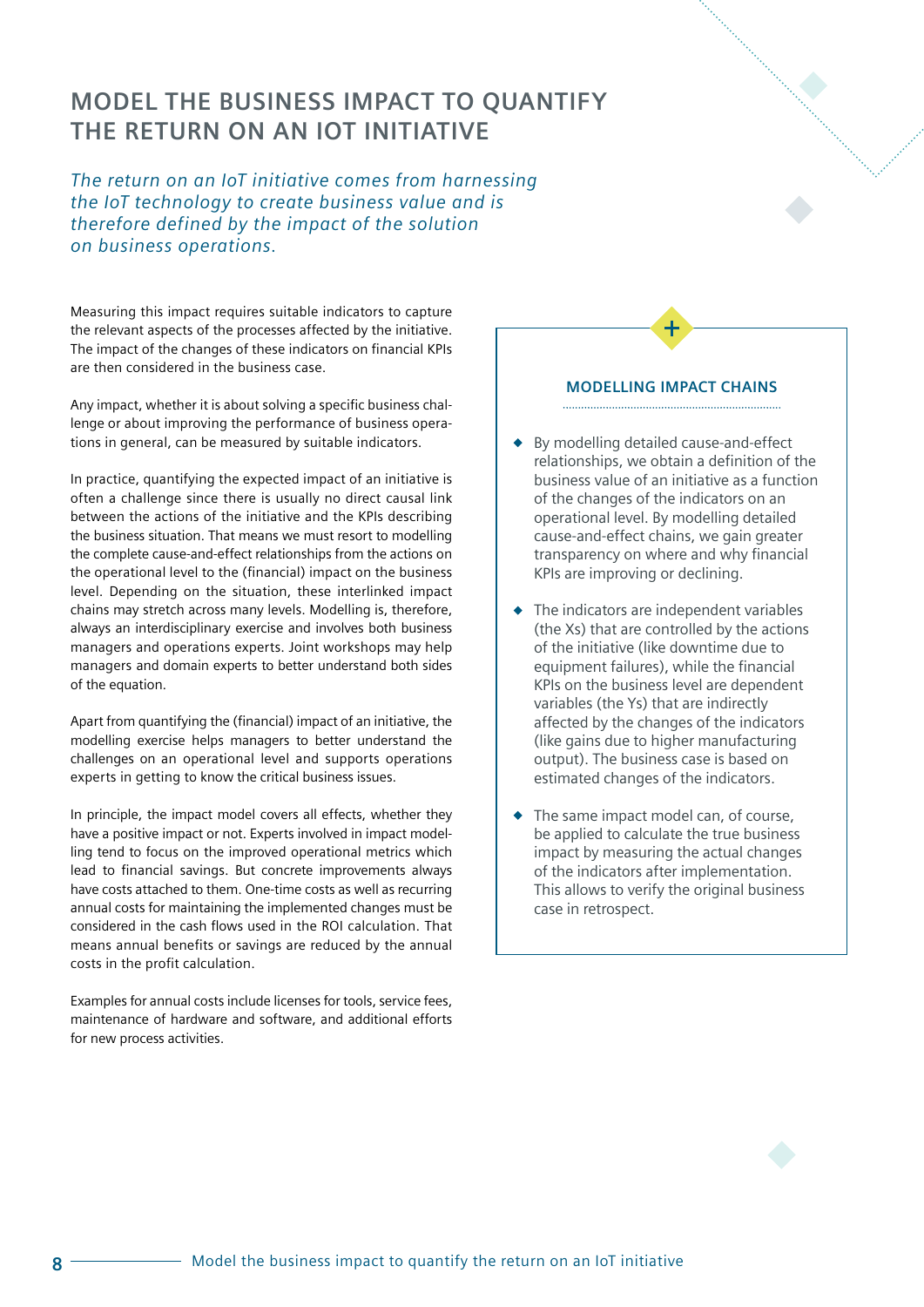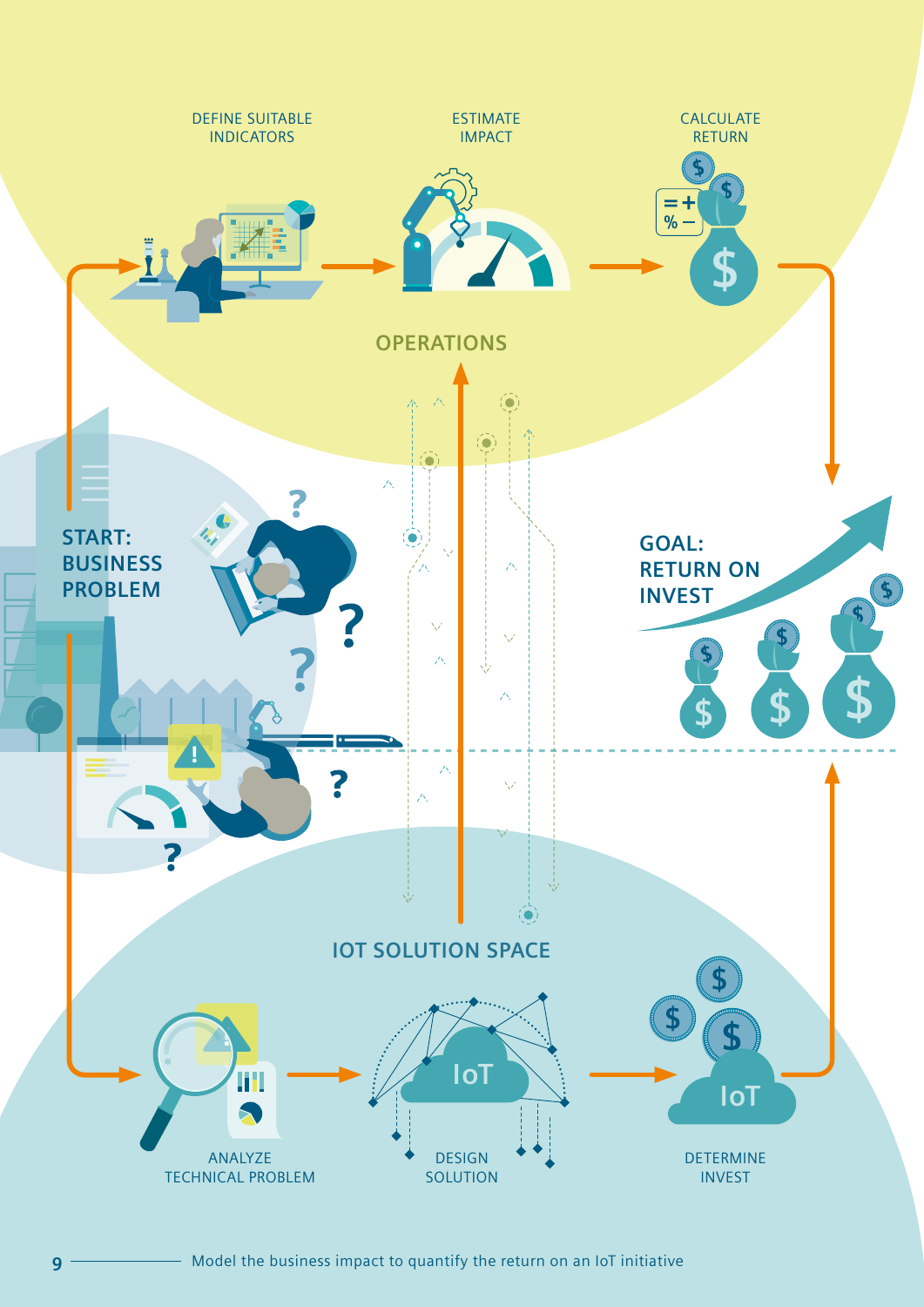Modelling impact chains is the basis for quantifying returns and helps to understand the dependencies between operations and business goals.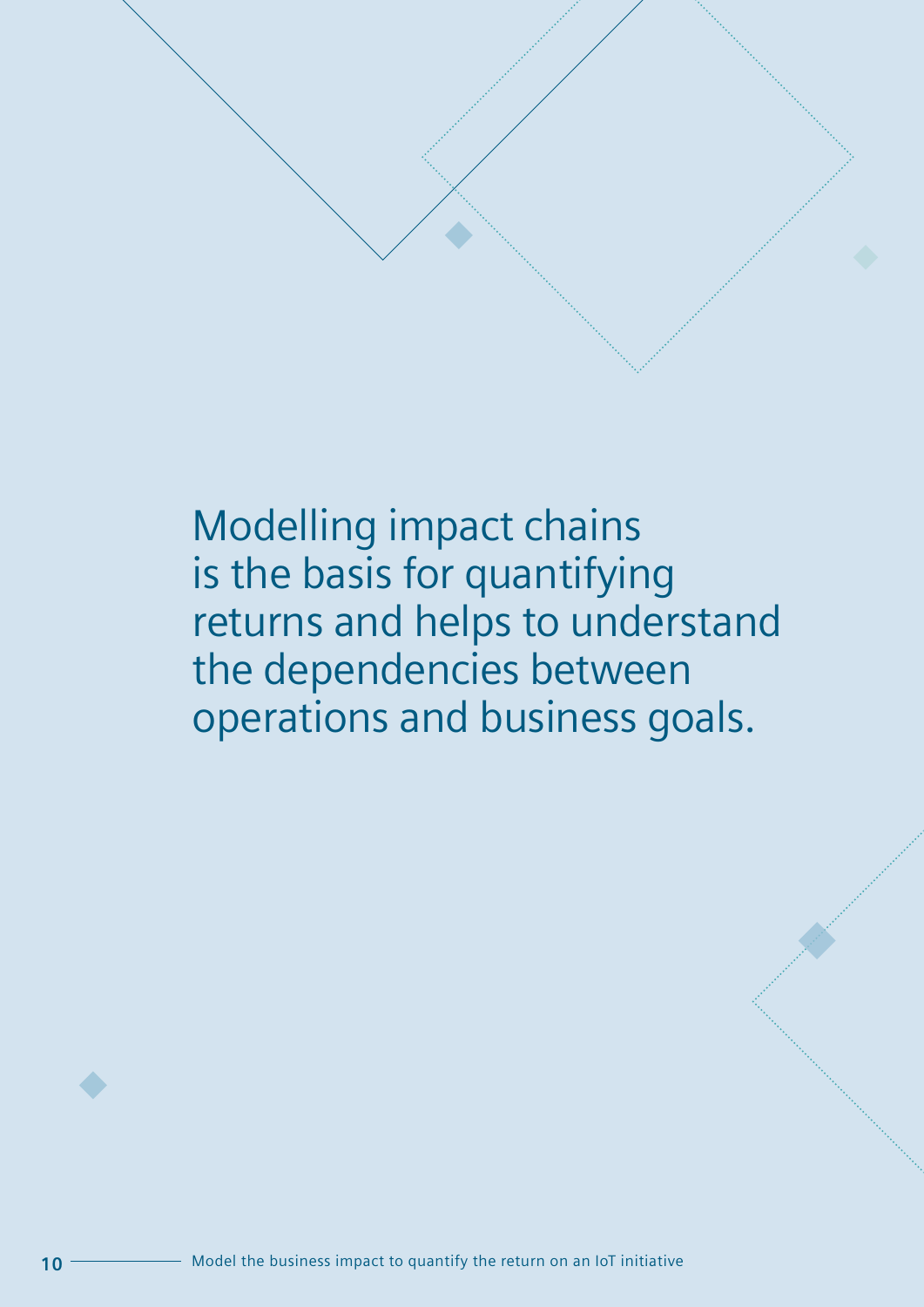# **TWO SCENARIOS: PROBLEM RESOLUTION VERSUS BUSINESS OPPORTUNITY**

*There are different ways to generate business value. In this whitepaper, we want to highlight two basic scenarios. In both scenarios, an IoT solution is used to improve business operations.*

While in the first scenario the IoT solution is designed by the business itself to solely optimize their business. In the second scenario, the IoT solution is developed to be offered as a service to third parties (customers) to improve their business operations.



## SCENARIO 1: PROBLEM RESOLUTION

A specific IoT solution is designed and implemented by a business to address a specific business issue or optimize its business operations. In this scenario, IoT is a technical solution to a business problem.

The invest is defined by the technology and infrastructure that is needed to implement the solution, as well as the essential transition costs to support necessary changes in the organization.

The profit is defined by the potential savings or benefits from solving the business problem, minus the annual costs for maintaining the solution.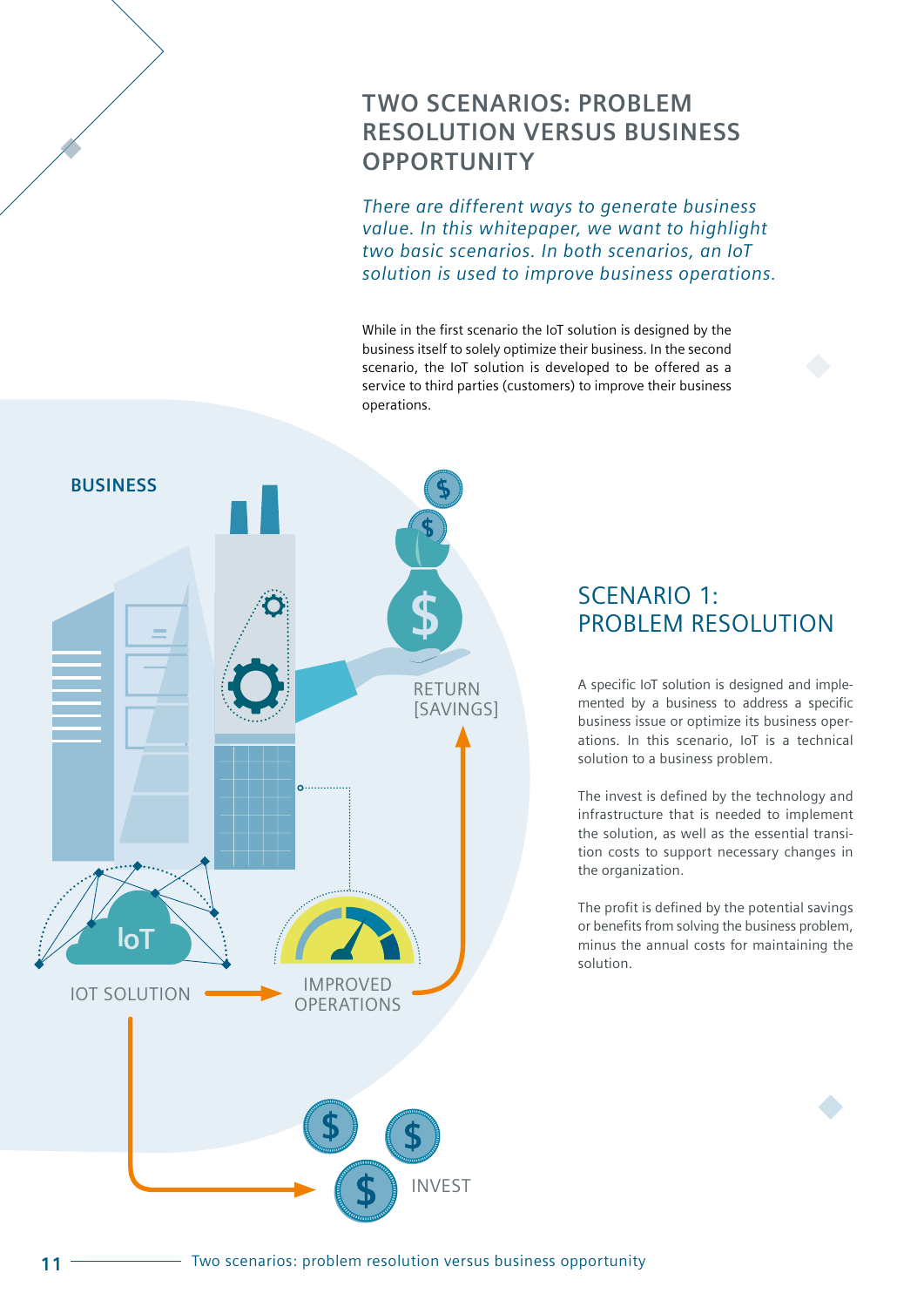

## SCENARIO 2: BUSINESS OPPORTUNITY

A provider develops a generic IoT solution and offers this as a product or service to multiple customers to address their business issues or to optimize their business operations. In this scenario, IoT is a business opportunity for the provider, and a commercial solution to a business problem for customers.

#### **CUSTOMER VIEW**:

The calculation of the profit remains the same as in scenario 1, but the invest and annual costs are replaced, at least partly, by licenses or subscription fees for the product or service.

#### **PROVIDER VIEW**:

The calculation of the invest remains the same as in scenario 1, only that transition costs might be lower since the cultural impact is more important on the customer side. But the profit is calculated quite differently: It is defined by the expected revenue stream, which consists of licenses or subscription fees scaled by the number of customers, multiplied by the profit margin.

In any case, in order to determine a reasonable price tag for their offering, the provider must know how much the customers are willing to pay, which means they must understand the customer's business case.

Since these basic scenarios cover the different ways to generate business value with an IoT initiative, calculating the ROI of an IoT solution always requires understanding the impact of the solution on the business operations to be improved.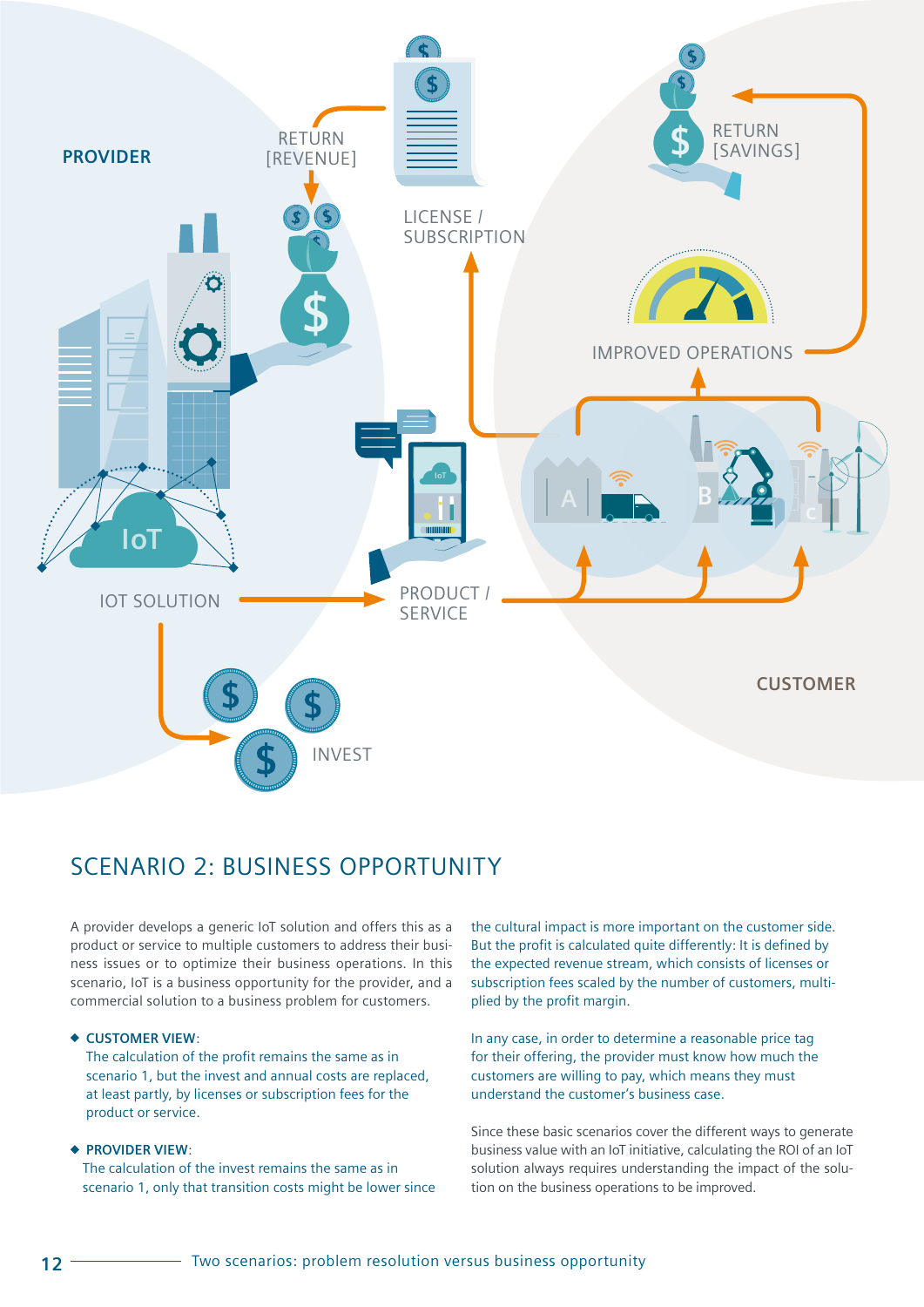

# **USE CASE: PREDICTIVE MAINTENANCE OF MANUFACTURING EQUIPMENT**

### *Predictive maintenance is one of the hottest topics in manufacturing.5*

Many manufacturers have started collecting data from IoT sensors in their factories and using intelligent algorithms to detect warning signs of potential failures before they occur. The purpose of predictive maintenance is to help determine the condition of equipment in order to estimate when maintenance should be performed. This technique promises cost savings over routine or time-based preventive maintenance. The goal is to perform maintenance work when it is most cost-effective and before the equipment performance declines. It also helps to prevent unexpected equipment failures. Traditional routine or time-based maintenance is labor intensive and ineffective at identifying problems that develop between scheduled inspections.

## INVESTMENT

In addition to sensors and devices to collect data on equipment, the predictive maintenance solution needs further components from the complete technology stack such as communication networks, an IoT platform for data processing and storage, and software applications for advanced data analytics.

Predictive maintenance may utilize various technologies for nondestructive testing to evaluate the condition of equipment, such as infrared, acoustic, vibration, sound, oil analysis, and others. It is also common to combine the data on equipment with data on process performance that is measured by other devices. Wireless sensor networks are often set up to reduce the wiring cost. The IoT platform can be onsite or in the cloud, depending on what the customer needs, which comes with different price tags.

Apart from the technical ingredients of the IoT solution, the investment for the predictive maintenance solution must also cover the necessary transition costs. This includes, among other things, the updating of processes and work instructions, skill development, and Change Management.

## RETURN

Adoption of predictive maintenance may result in significant cost savings for maintenance activities, savings in quality costs due to fewer production defects from degraded equipment, and considerably reduced unplanned downtime which translates into higher system availability.

To quantify the return, these effects are integrated into an overall model that links the different impact chains and then specifies the dependencies in mathematical form. The details of the impact model and also the required granularity will depend on the specific situation. However, the model will always be structured around indicators that capture the performance of the relevant business process.

Here the model of impact chains unfolds around the Overall Equipment Effectiveness (OEE), which is an established industry standard for measuring manufacturing productivity. OEE identifies the fraction of manufacturing time that is truly productive and is defined by

#### **OEE = (AVAILABILITY) \* (PERFORMANCE) \* (QUALITY)**

An OEE score of 100% means the manufacturing process produces only good parts (100% Quality), as fast as possible (100% Performance), with no downtime (100% Availability).

## Predictive maintenance promises savings in maintenance cost, increased system availability, and reduced quality cost.

The sum of savings and benefits from the impact model determines the return. Be sure to subtract the annual costs for maintaining the predictive maintenance solution to determine the profit, which then goes into the ROI calculation.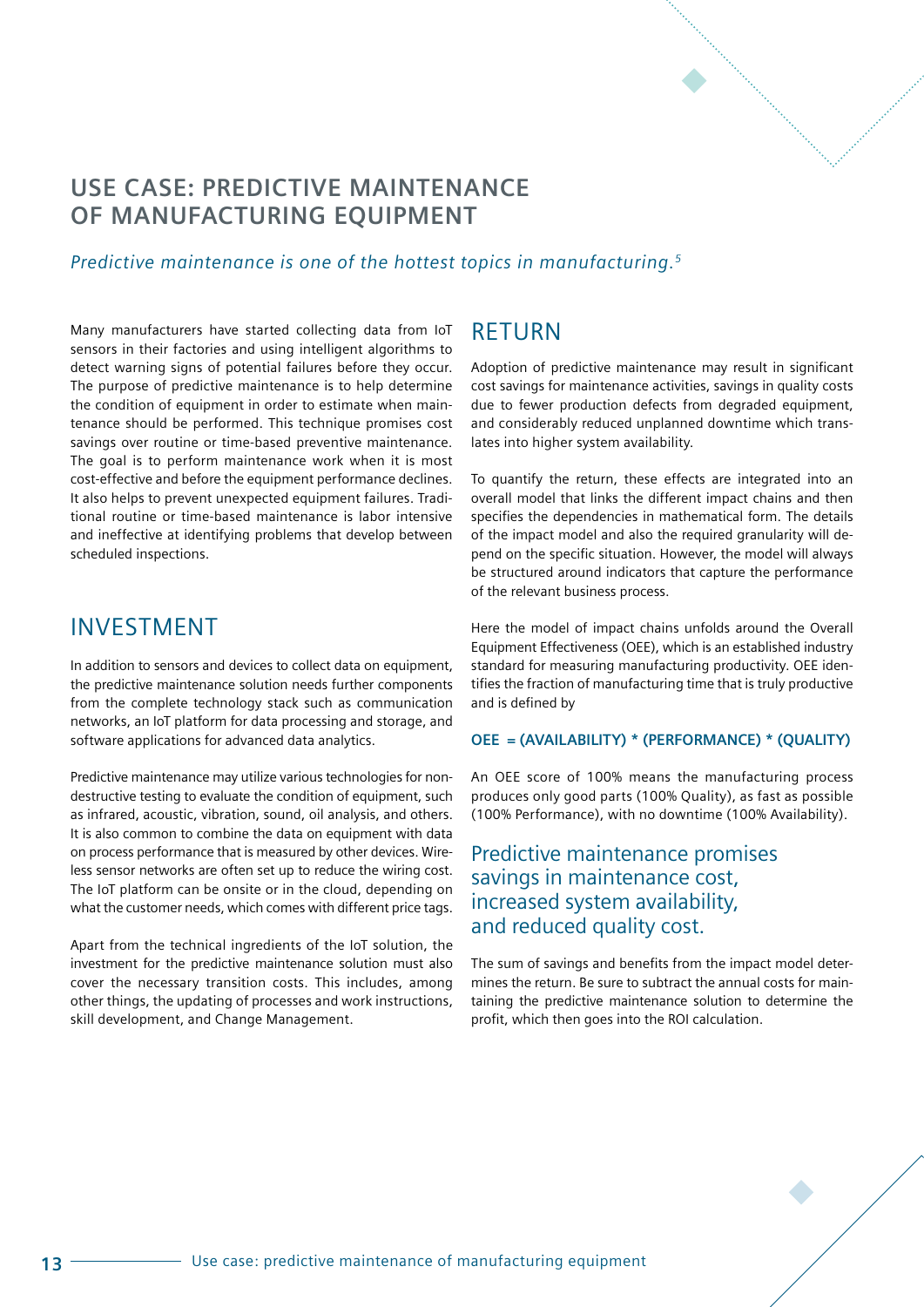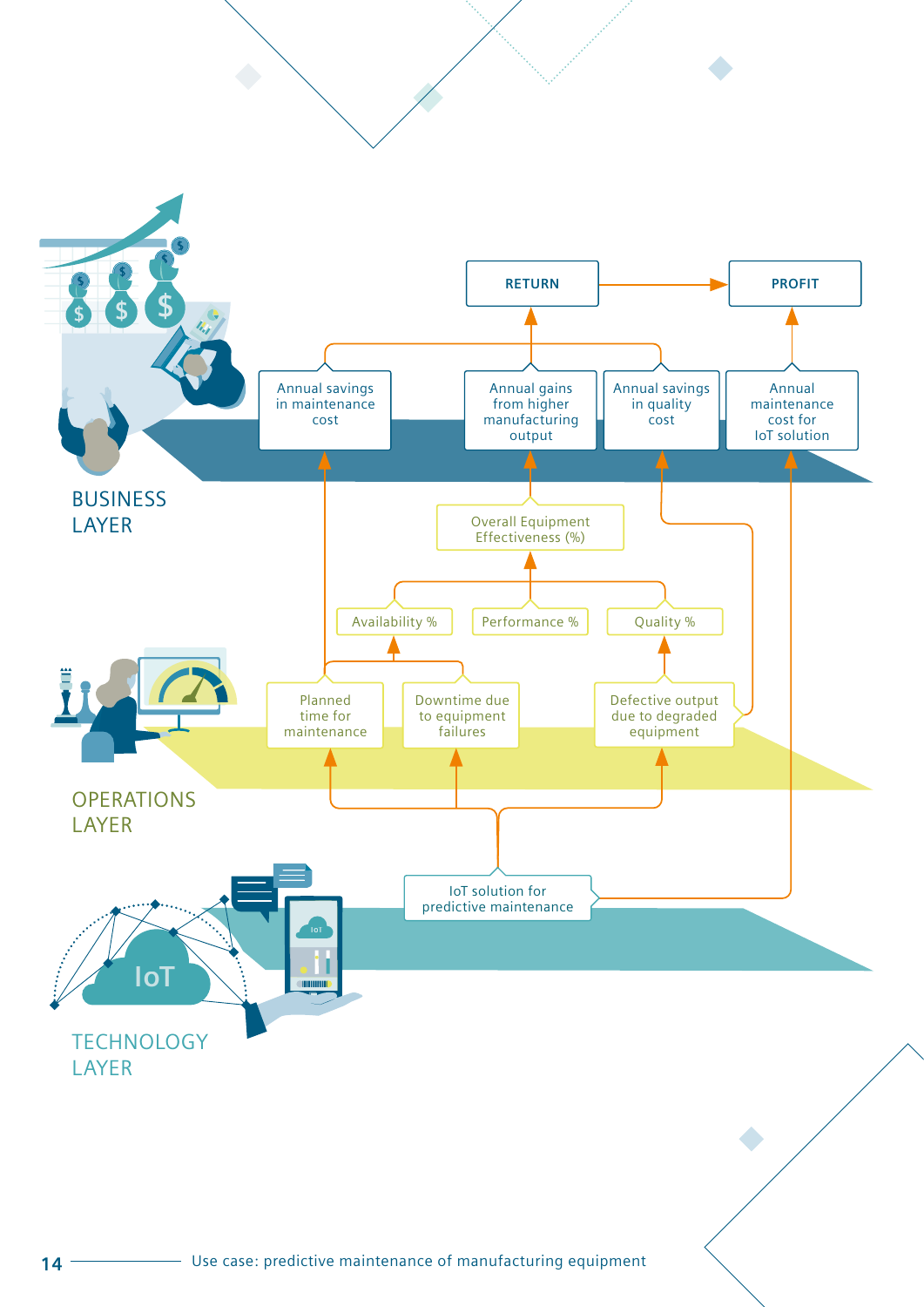## **HANDLING UNCERTAINTY IN ROI CALCULATIONS**

### *As the world is not deterministic, and new technologies are difficult to predict, uncertainties should always be considered in ROI calculations.*

This is true for the invest as well as for the impact model. Keep in mind that data always reflects the past, and there is no guarantee that things won't change in the future. Also, available data always represents a sample, which leads to confidence ranges depending on sample size and potential inaccuracies due to sample bias.

In practice, the dependencies between the parameters in the impact model often can't be determined empirically due to missing or inadequate data. So, they must be estimated by experts. This adds even more uncertainty into the equations.

That said, realistic ROI calculations should never yield a single number, but always result in a range of possible or likely outcomes. How does this situation affect our approach to calculating the ROI of an IoT initiative?



**Uncertainties** lead to a probability distribution for the calculated ROI.

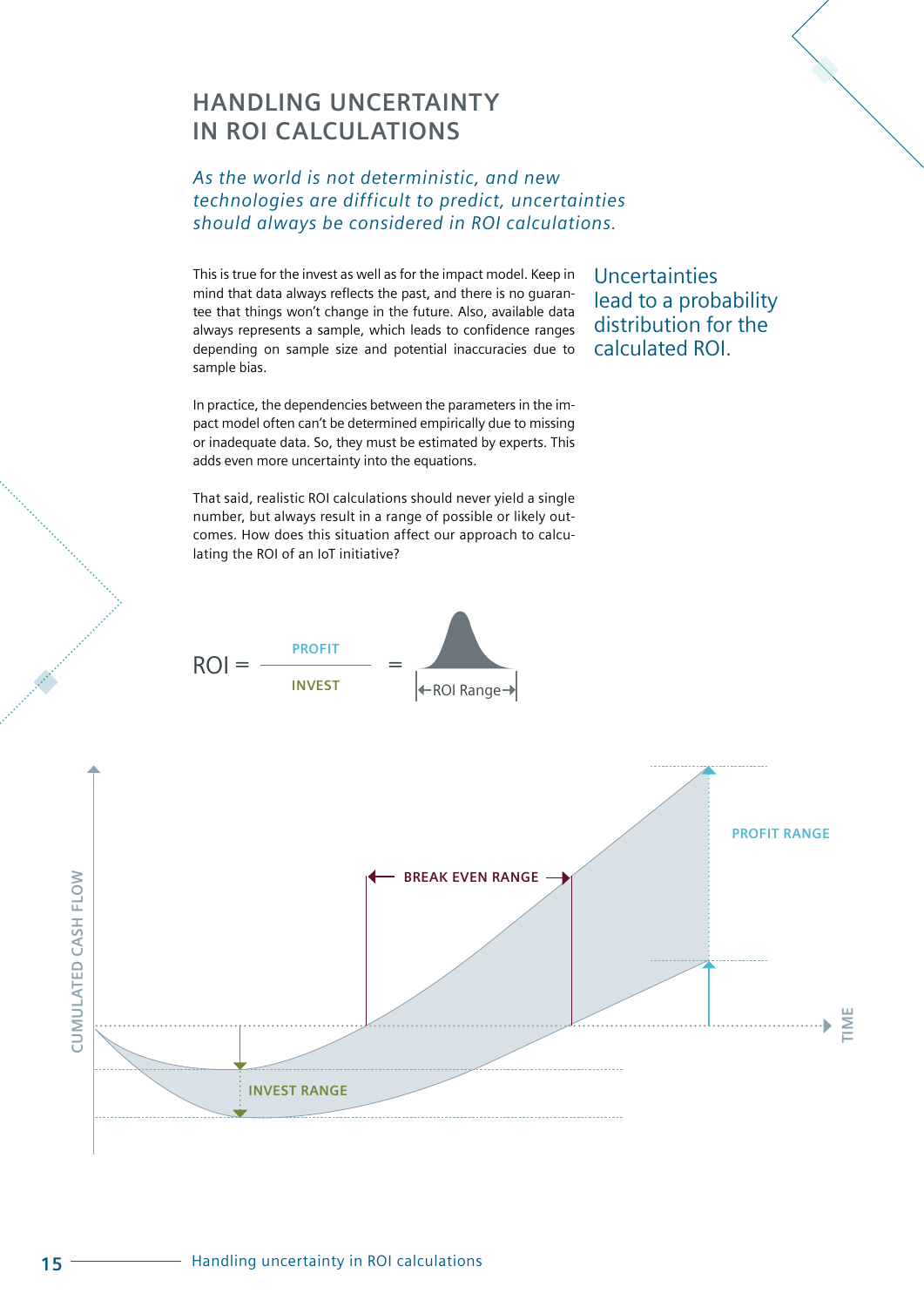To begin with, the approach as such does not change at all. But where we were thinking of putting a single value into an equation before, we must now consider specifying an uncertainty range instead. We recommend using a spreadsheet to capture the relevant parameters and their dependencies and add the corresponding uncertainty ranges. Using statistical simulation techniques, uncertainty ranges for the individual parameters can be translated into probability ranges for the results of the business case calculation.

In our experience, people rarely believe an exact number for the estimated ROI of an improvement initiative if the calculation relies on various assumptions and unclear estimates. If the calculation scheme explicitly handles uncertainty ranges including conservative estimates, however, then the credibility of the business case dramatically improves.

Including uncertainty in the ROI calculation increases the credibility of the results.

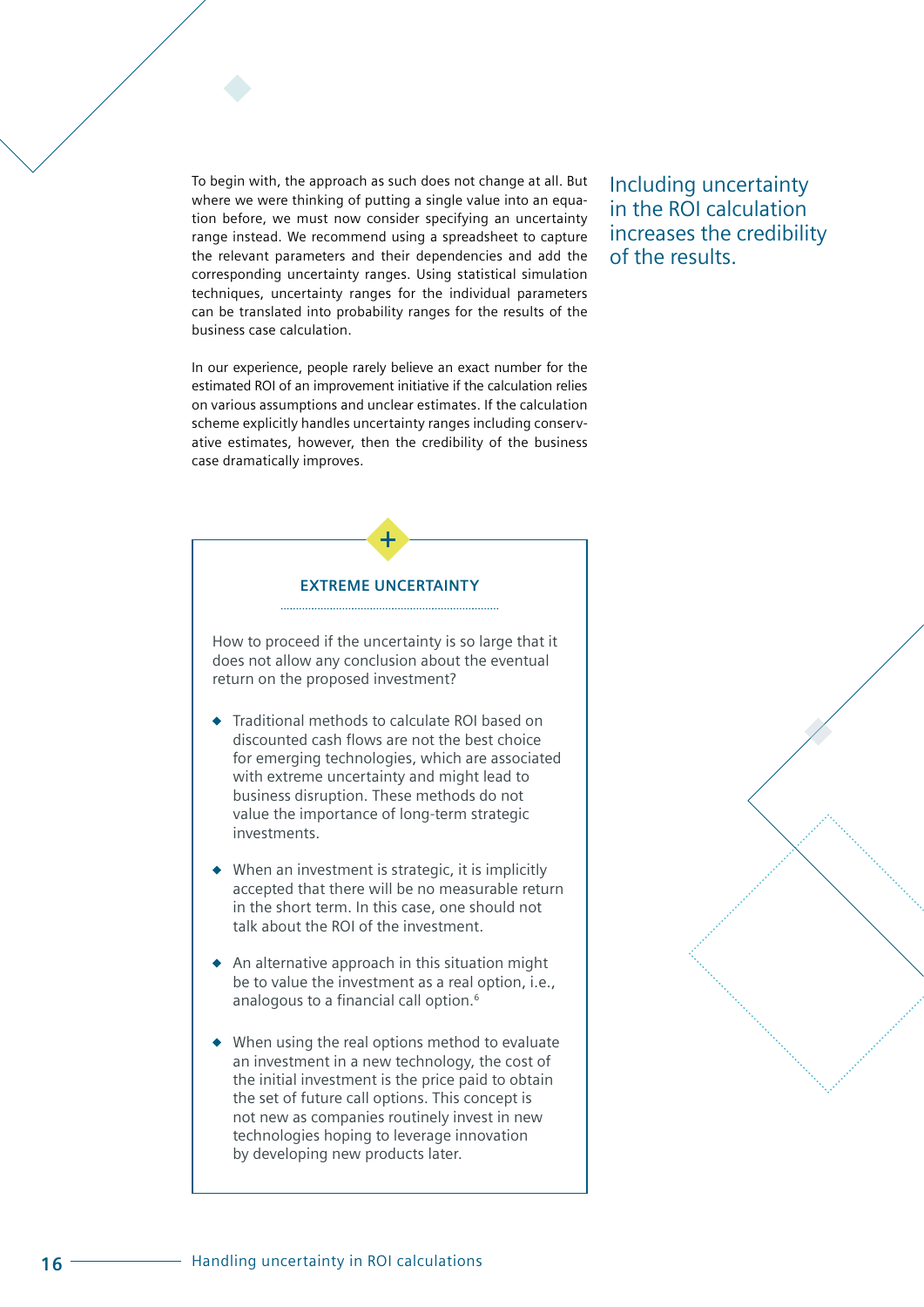## **KEY RECOMMENDATIONS**

*Most companies struggle to quantify the return of their IoT initiatives. Business leaders rightly demand credible answers before making decisions about investments in IoT technology. This paper describes a systematic approach towards meeting this target and identifies the ingredients for the ROI calculation. These are our key recommendations to consider when following the outlined path.* 

### IF IT DOES NOT SUPPORT YOUR BUSINESS – DON'T DO IT

**1**

**2**

**3**

**4**

### CALCULATE ROI BASED ON CASH FLOW

When considering how IoT can transform your organization, remember that the technology might be exciting and new, but it needs to serve the business, not the other way around. When investigating the ROI of an IoT initiative, the IoT solution defines the invest, and the business problem defines the potential return.

ROI measures the gain or loss generated on an investment over a period relative to the amount of money invested. The profit over the period is the difference between the discounted cumulated cash inflow and outflow. This approach is viable in most situations, including investments in new technology provided the uncertainty is manageable. If you are investing for strategic reasons and there is no expected return in the near term, alternative approaches such as real option values might be preferable to evaluate an investment.

### DO NOT FORGET TRANSITION COSTS WHEN PLANNING AN IOT INITIATIVE

MODELLING IMPACT CHAINS IS THE BASIS FOR QUANTIFYING RETURNS While everyone is concerned about the technology stack, the digital transformation requires far more than just implementing a new technology. It is the change and adaption of the organization to the new technology that makes it a success story. The investment budget for an IoT initiative must cover the costs for technical issues, and also non-technical issues such as process adaptations, skill development, and Change Management.

#### The return of an initiative is calculated by evaluating the impact on the indicators describing the business processes of interest. The estimated changes of these indicators are then translated into financial KPIs for the ROI calculation. Modelling impact chains is an interdisciplinary exercise that involves business managers and domain experts. Joint workshops help managers to better understand the challenges on an operational level and domain experts to recognize the critical business issues.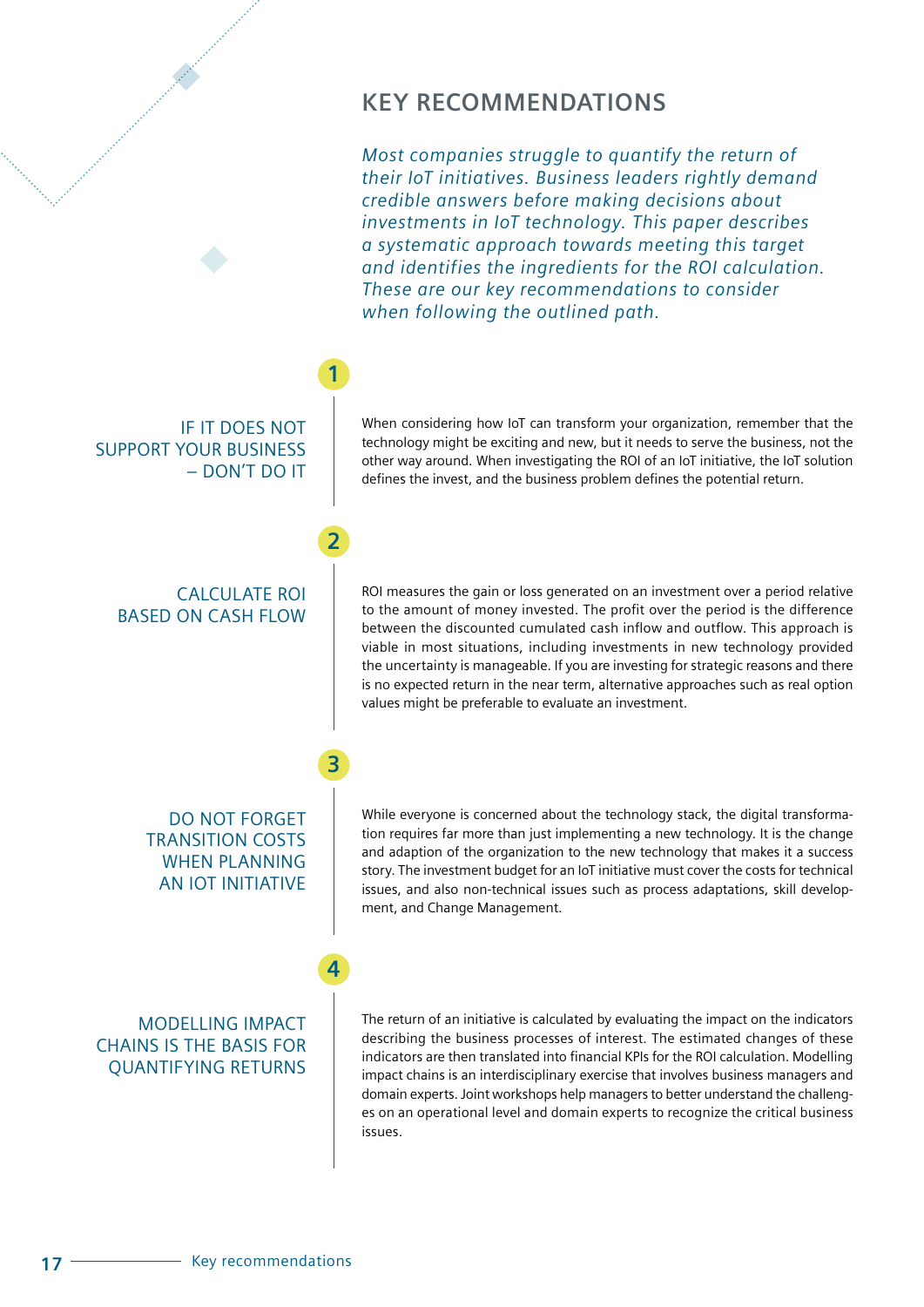

### **REFERENCES**

- *p. 2 1 "Accelerating the Internet of Things Timeline," Harvard Business Review Analytic Services, Pulse Survey, 05/2019*
- *p. 4 2 "Finding the ROI in Industrie 4.0 Projects," eBook MESA International, 09/2019*
- *p. 4 3 "IoT Turning the Internet of Things into Reality," R. Helmus and J. Grabenhofer, Siemens Advanta, 04/2019*
- *p. 7 4 "Successful Digital Transformation How Change Management helps you to hold course," P. Sailer, B. Stutzmann and L. Kobold, Siemens Advanta, 10/2019*
- *p. 13 5 "10 Trends That Will Dominate Manufacturing in 2019," M. Boggess, Hitachi Solutions*
- *p. 16 6 "The ROI of IoT: Quantifying the Strategic Value of IoT," J. Barkai, Newsletter, 06/2018*